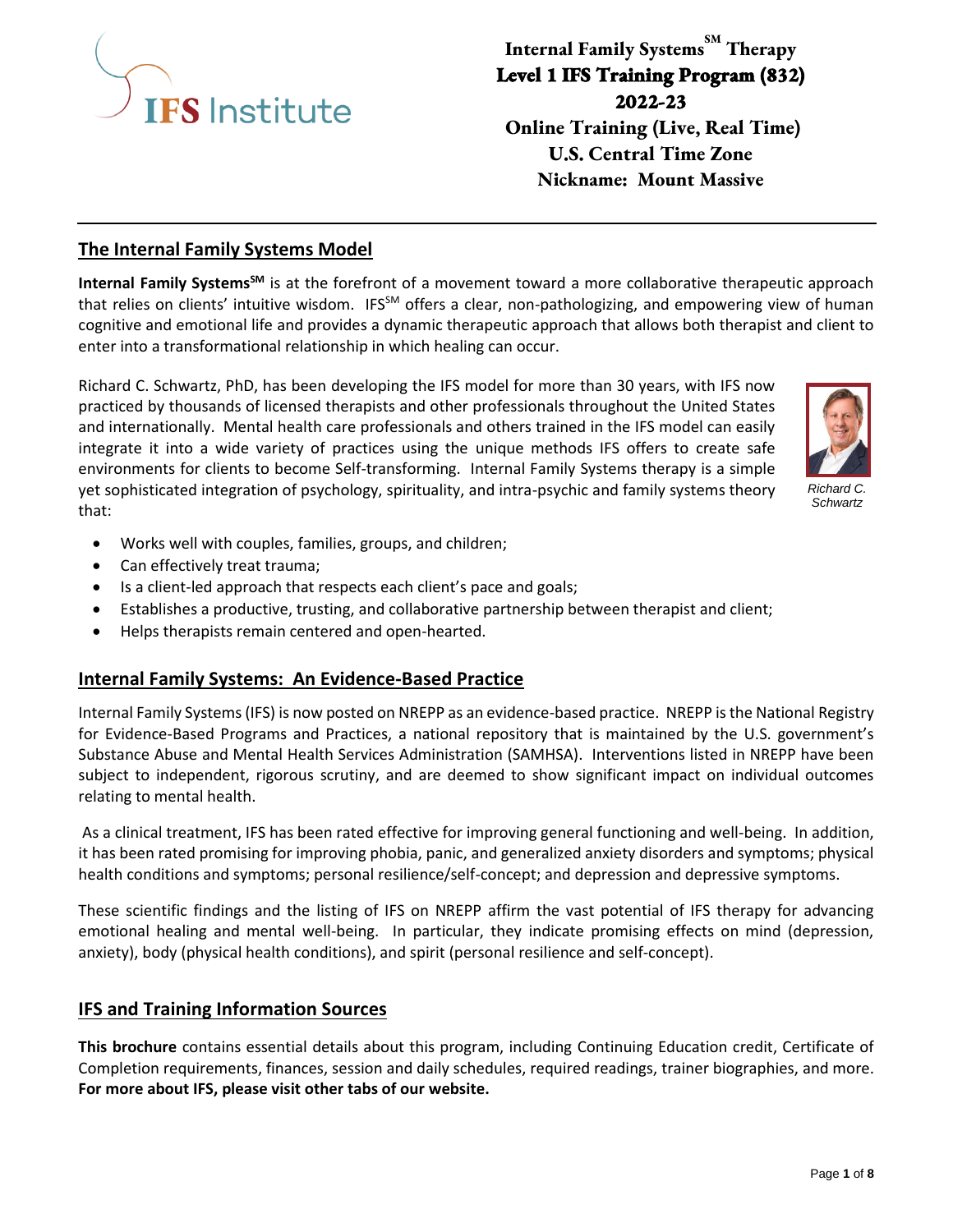# **Curriculum**

**Overview:** In addition to thoroughly learning IFS theory and technique, the IFS Level 1 training program invites participants to explore their own inner worlds in a safe, nurturing context. The training will help participants:

- Understand the conceptual basis of the IFS model;
- Apply basic IFS techniques to various clinical populations; and
- Take advantage of the opportunities IFS offers for personal development.

**Learning Objectives:** Please visit [www.IFS-Institute.com,](http://www.selfleadership.org/) FAQ page.

**Format and Program Hours:** The training includes lecture, discussion, demonstration, video review, experiential exercise, and small group practice. This training comprises three, 4-day sessions totaling 80 program hours (26.5 or 27 hours per session), plus two separate 2-hour sessions between the 4-day sessions. The two separate 2-hour sessions enable participants to have contact with their trainers and each other in order to further integrate material already presented.

Session and daily schedules are listed later in this brochure.

## **Trainer**

**Lead Trainer: Rina Dubin, Ed.D, Lic. Psych.,** is a licensed psychologist in private practice in Massachusetts working with individuals and couples, and offering supervision and consultation. She has been involved with the IFS community for more than 10 years, and has a broad background in trauma. Rina loves being involved in the process of healing, and IFS has become a centerpiece in this work. She has been involved with IFSNE since its beginning, and as a member of its Steering Committee, is thrilled with the growth of IFS in New England.

**Assistant Trainer: Kim Paulus, LMFT,** is a psychotherapist in private practice in the Ohlone territory of Oakland, CA. She is a queer and mixed-race Vietnamese American cisgender woman, and specializes in treating trauma with folks who live at the intersection of LGBTQIA+ and BIPOC, including multiracial folks and first-generation children of immigrants. She has been practicing IFS since 2004, and integrates IFS with Somatics and Interpersonal Neurobiology, while holding a keen social justice lens and a strong sense of humor.

**Assistant Trainer Mentorship Program:** In addition to the Lead and Assistant Trainers, we are pleased that Natalie Yvette Gutierrez, LMFT, will be this training's Assistant Trainer Mentee (ATM). The Assistant Trainer Mentorship Program helps evaluate, and serves as a bridge for future AT candidates with strong potential. The ATM is an apprentice of sorts who, while technically a Program Assistant, shadows the AT and provides additional administrative and leadership support within the training. **Assistant Trainer Mentee** Natalie Yvette Gutierrez, LMFT, is an IFS Level 3-trained clinician in New York and New Jersey. She identifies as Latine, of Puerto Rican heritage. Much of her work is dedicated to providing psychotherapy to Black, Indigenous, and People of Color healing from CPTSD, working with ancestral trauma and the impact of systemic racism and oppression on parts. Natalie is a proud mother of two and an equestrian.

# **Online Training Schedule**

This online training will meet according to the dates and daily schedule below using the U.S. Central time zone in effect during each session of the training. Please refer to [www.24timezones.com,](http://www.24timezones.com/) [www.timeanddate.com,](http://www.timeanddate.com/) or a similar resource to determine how this relates to your own time zone. Please be sure to account for Standard vs. Daylight Savings time!

**You can use Chicago, IL, in the U.S. Central time zone as a reference location to determine how the Central time zone relates to your own time zone for each training session.**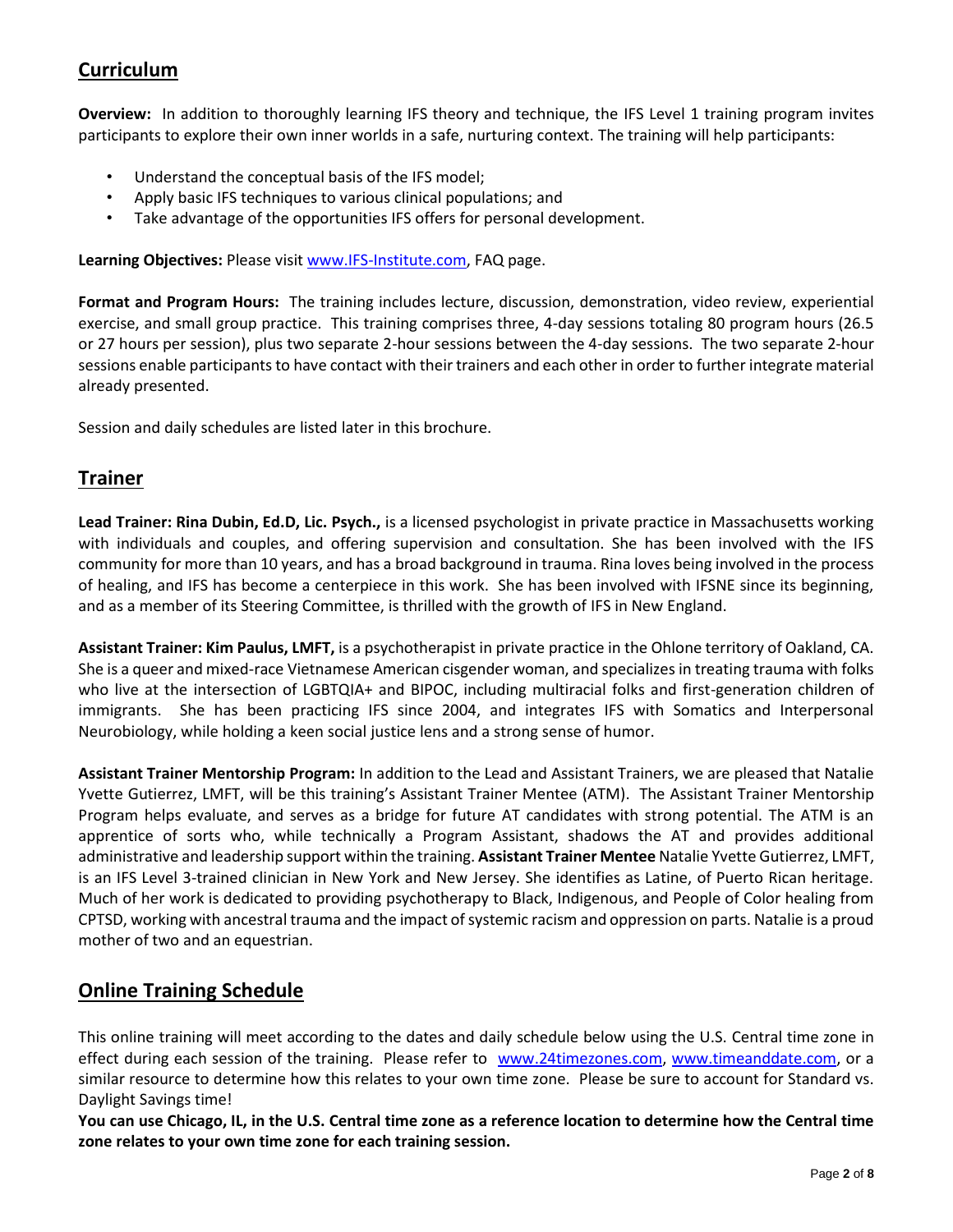### **Training Dates:**

4-Day Session 1: September 21-24, 2022 4-Day Session 2: November 11-14, 2022 4-Day Session 3: January 26-29, 2023

2-Hour Session 1: October 24, 2022, 6:00-8:00 PM 2-Hour Session 2: December 14, 2022, 6:00-8:00 PM

#### **About Online Sessions**

- Online sessions take place on Zoom, an online platform for video conferencing.
- Please download and take some time to understand Zoom software well before the training begins. To do this, go to **Zoom.us**, sign in (or "sign up"), and create your account.
- If you have questions about downloading or using Zoom, please contact Zoom: 888.799.9666, or click "support" at the bottom of the [Zoom.us](https://zoom.us/) home page. IFS Institute cannot provide this type of technical support.
- Please ensure that your computer, any related equipment, and your internet connection are sufficient to attend a live Zoom event. IFS Institute cannot provide technical support related to your system.
- Training members will receive Zoom links close to the start of the training, and these links are how you can access this online training.
- Please note that the training is only for training members, so please take care to be in a private space when attending the training.

### Daily Schedule

Session 1

|                    | Morning<br>Session | Morning<br>Stretch | Afternoon<br>Session | Afternoon<br><b>Stretch</b> | Training/<br><b>CE Hours</b> |
|--------------------|--------------------|--------------------|----------------------|-----------------------------|------------------------------|
| September 21, 2022 | $9 - 12:15$        | $15 \text{ min}$   | 1:30-6:00            | $15 \text{ min}$            | 7.25                         |
| September 22, 2022 | $9 - 12:15$        | $15 \text{ min}$   | 1:30-5:45            | $15 \text{ min}$            | 7.0                          |
| September 23, 2022 | $9 - 12:15$        | $15 \text{ min}$   | 1:30-5:45            | $15 \text{ min}$            | 7.0                          |
| September 24, 2022 | $9 - 12:15$        | $15 \text{ min}$   | 1:15-4:00            | x                           | 5.75                         |
|                    |                    |                    |                      |                             | 27.00                        |

### Session 2

|                   | Morning     | Morning          | Afternoon   | Afternoon        | Training/       |
|-------------------|-------------|------------------|-------------|------------------|-----------------|
|                   | Session     | Stretch          | Session     | Stretch          | <b>CE Hours</b> |
| November 11, 2022 | $9 - 12:15$ | $15 \text{ min}$ | 1:30-5:45   | $15 \text{ min}$ | 7.0             |
| November 12, 2022 | $9 - 12:15$ | $15 \text{ min}$ | 1:30-5:45   | $15 \text{ min}$ | 7.0             |
| November 13, 2022 | $9 - 12:15$ | $15 \text{ min}$ | 1:30-5:45   | $15 \text{ min}$ | 7.0             |
| November 14, 2022 | $9 - 12:15$ | $15 \text{ min}$ | $1:15-3:45$ | x                | 5.5             |
|                   |             |                  |             |                  | 26.5            |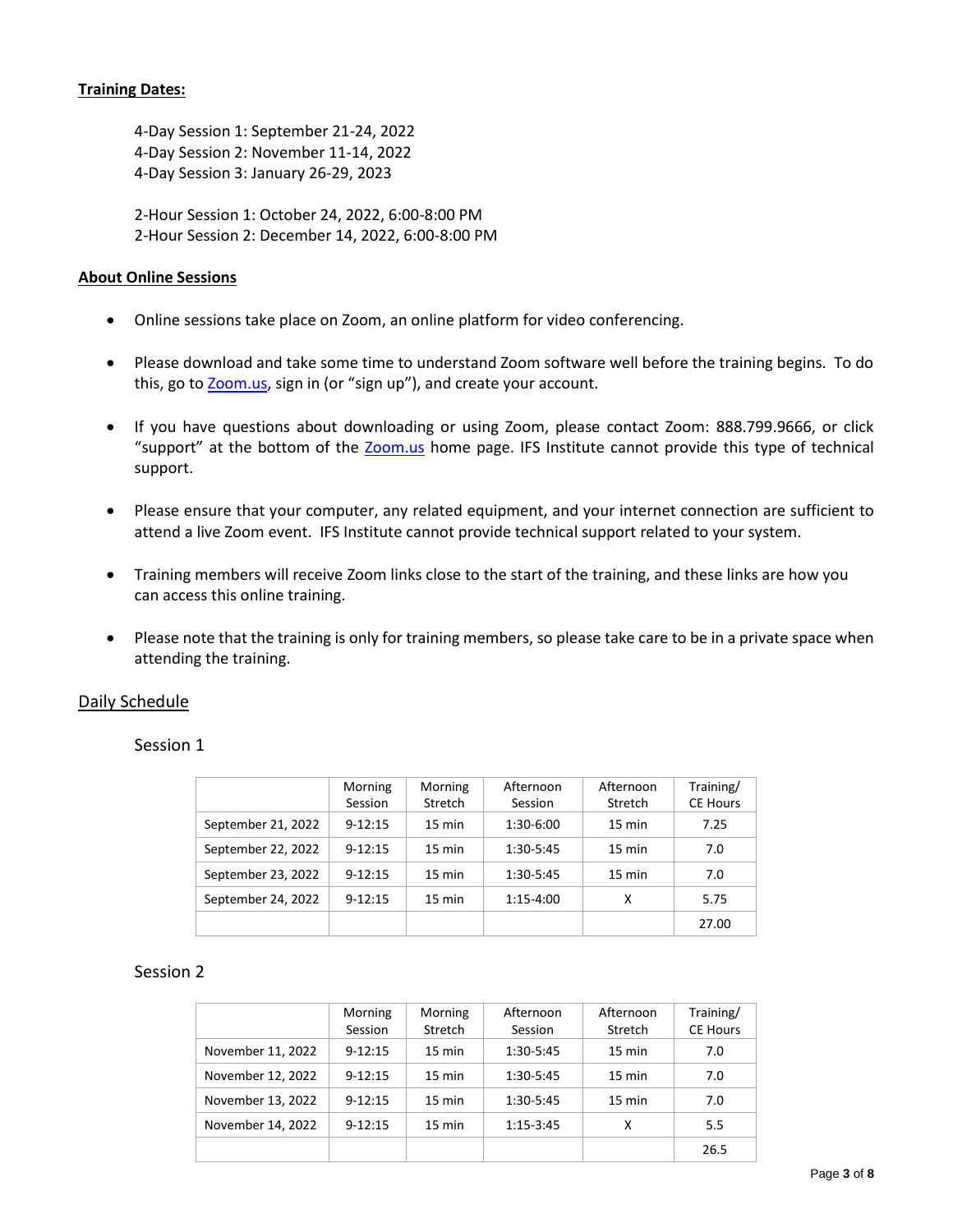### Session 3

|                  | Morning<br>Session | Morning<br>Stretch | Afternoon<br>Session | Afternoon<br>Stretch | Training/<br><b>CE Hours</b> |
|------------------|--------------------|--------------------|----------------------|----------------------|------------------------------|
| January 26, 2023 | $9 - 12:15$        | $15 \text{ min}$   | 1:30-5:45            | $15 \text{ min}$     | 7.0                          |
| January 27, 2023 | $9 - 12:15$        | $15 \text{ min}$   | 1:30-5:45            | $15 \text{ min}$     | 7.0                          |
| January 28, 2023 | $9 - 12:15$        | 15 min             | 1:30-5:45            | 15 min               | 7.0                          |
| January 29, 2023 | $9 - 12:15$        | 15 min             | $1:15-3:45$          | x                    | 5.5                          |
|                  |                    |                    |                      |                      | 26.5                         |

# **Certificate of Completion**

A Certificate of Completion (non-CE) is awarded by IFS Institute and **a participant must complete 70 of the 84 program hours offered in order to be eligible to earn this certificate**. This means each participant may miss a maximum of 14 training hours over the course of the entire training program, if necessary. Participants are responsible for ensuring that they attend enough training hours to remain eligible for the Certificate of Completion.

# **IFS Certification**

Participants are not IFS Certified until they successfully complete the IFS Certification process. Information about the criteria and procedures for becoming IFS Certified is available on the IFS Institute website certification page, or by emailing [Certification@IFS-Institute.com.](mailto:Certification@IFS-Institute.com)

# **Eligibility for Future Trainings**

By earning IFS Institute's certificate of completion for this training, a participant is eligible to apply for a Level 2 IFS training program. Participants are not required to be IFS Certified to enroll in IFS trainings.

## **To Apply**

**Who Should Apply**: We welcome applications from:

- Mental and medical health care practitioners
- Pastoral counselors
- Masters or doctoral students
- Dance, art, and music therapists
- Health care professionals in allied fields

**Application Form:** The application form for this training is on our website.

### **Continuing Education Contact Hours**

- This training program is co-sponsored by IFS Institute and The Institute for Continuing Education (ICE).
- Continuing education contact hours are offered for the professional disciplines as listed.
- The course offers a total of 80 contact hours. Continuing education credit is offered only for the 4-day sessions. Continuing education credit is not offered for the two separate 2-hour sessions.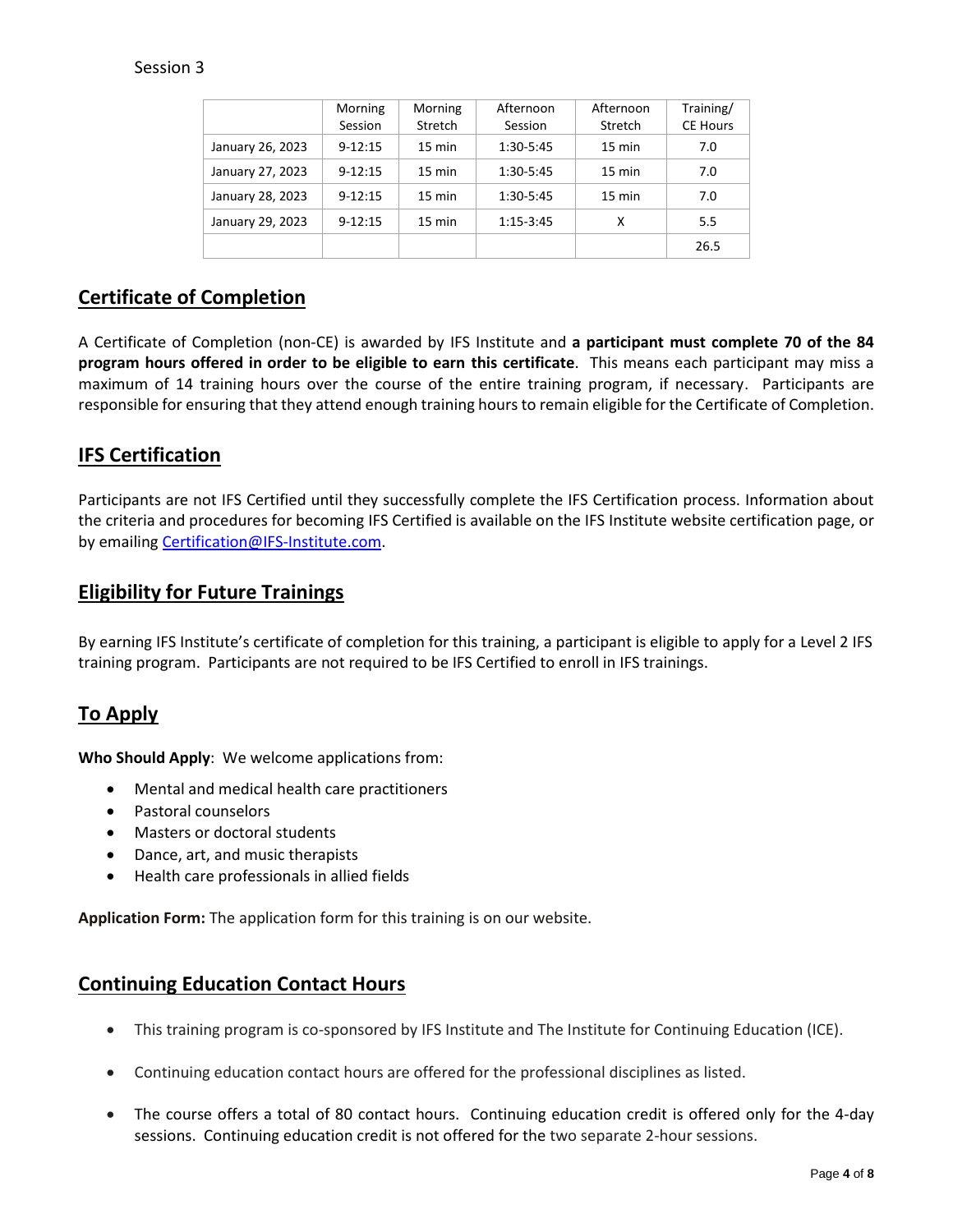- CE hours are awarded on a session-by-session basis, with full attendance required at sessions attended. Partial session CE credit is not offered.
- Attendees must complete all CE materials, comply with attendance monitoring requirements, and complete a session evaluation.
- Applications for continuing education contact hours will be provided by IFS Institute at the initial course session, along with other pertinent continuing education information.
- **If you would like CE credit for this training, you must sign up for it at the first session. You will need your license information (as applicable) to complete the CE forms. No late CE applications can be accepted.**
- CE verification is mailed to participants by ICE (the CE sponsor) following each session that is eligible for CE (within 30 days of receipt of completed CE materials).
- There is no additional fee to make application for CE credit.
- It is the responsibility of attendees to contact their state licensing/certification board to determine if CE credit offered by The Institute for Continuing Education meets the regulations of their state licensing/certification board.
- Non-U.S. Professionals: The Institute for Continuing Education holds no CE provider status with any Canadian or other non-U.S. licensing/certification boards. It is your responsibility to check the regulations of your licensing/certification board to determine CE requirements for training activities.
- Learning objectives are on the FAQ page a[t www.IFS-Institute.com.](http://www.selfleadership.org/)
- If you have questions regarding continuing education credit, please contact The Institute for Continuing Education (ICE): 800-557-1950. Email: [instconted@aol.com.](mailto:instconted@aol.com)
- Instruction Methodology: May include didactic, lecture, audio-visuals, demonstrations, experiential exercises, case examples, small and large group discussions.

**Psychology:** The Institute for Continuing Education is approved by the American Psychological Association to sponsor continuing education for psychologists. The Institute for Continuing Education maintains responsibility for this program and its content. **New York**: The Institute for Continuing Education is recognized by the New York State Education Department's State Board for Psychology as an approved provider of continuing education for licensed psychologists #PSY-0043.

**Counseling:** The Institute for Continuing Education and Internal Family Systems Institute are cosponsors of this program. This co-sponsorship has been approved by NBCC. The Institute for Continuing Education is an NBCC approved continuing education provider, No. 5643. The Institute for Continuing Education solely is responsible for this program, including the awarding of NBCC credit.

**Social Work:** This program has been approved for 80.00 social work continuing education hours for re-licensure, in accordance with 258 CMR, NASW-MA Chapter CE Approving Program. Authorizations: D-81718-1 / D-81718- 2 / D-81718-3**. New York:** The Institute for Continuing Education is recognized by the New York State Education Department's State Board for Social Work as an approved provider of continuing education for licensed social workers, Provider SW-0025. **New Jersey:** This program has not been submitted for preapproval by the New Jersey State Board of Social Work Examiners. **Ohio Board Counseling/ Social Work:** Ohio Board of Counseling and Social Work Board, Provider RCS 030001.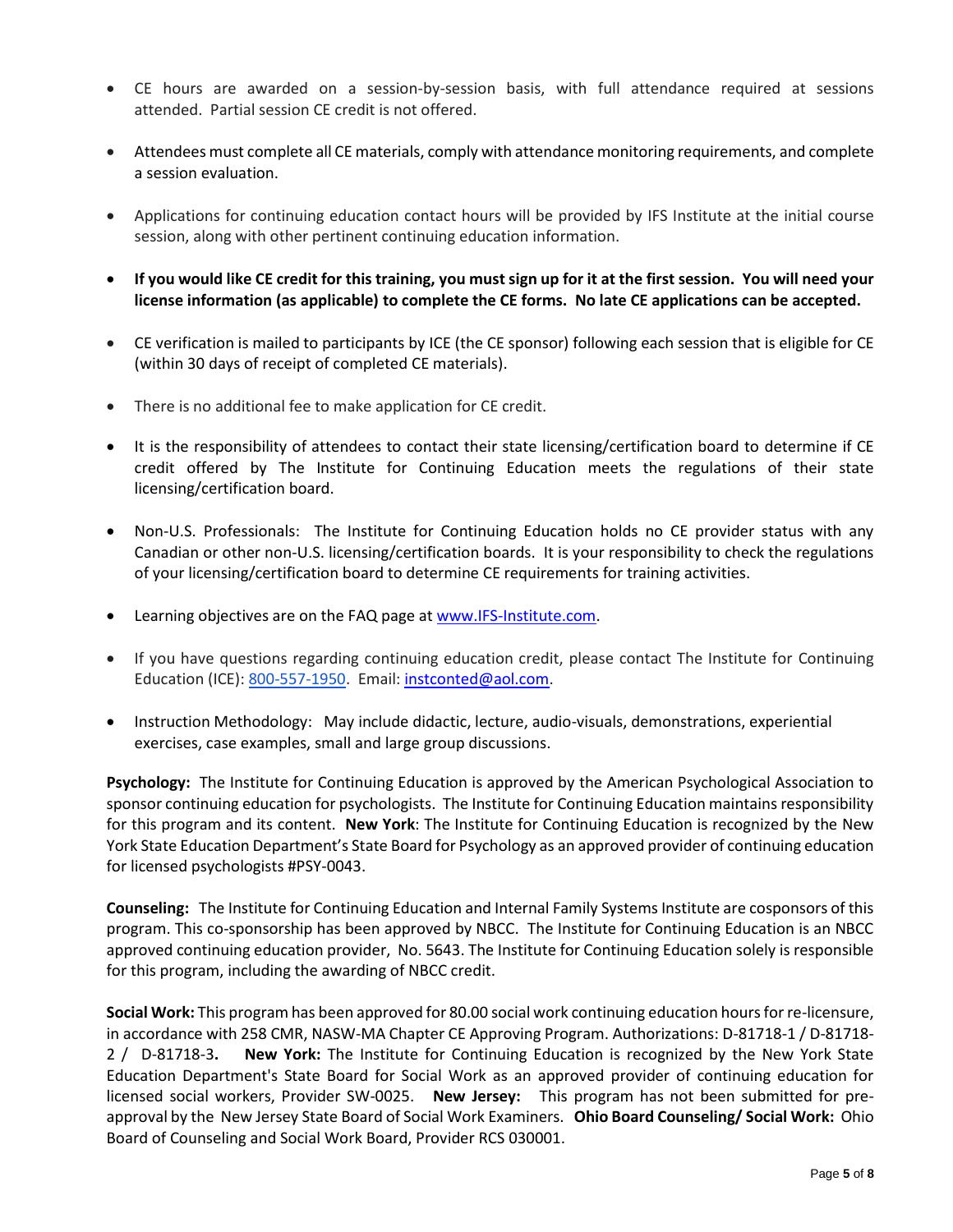**Marriage/Family Therapy:** The Institute for Continuing Education is recognized as a provider of continuing education in marriage-family therapy by New York State Education Department's State Board for MFT, Provider MFT-0012. **California:** The Institute for Continuing Education, Provider 56590, is approved by the California Association of Marriage and Family Therapists to sponsor continuing education for LMFTs, LCSWs, LPCCs. The Institute for Continuing Education maintains responsibility for this program and its content. This Course meets the qualifications for a total of 80.00 hours of continuing education credit for LMFTs, LCSWs, LPCC, as required by the California Board of Behavioral Sciences. **Ohio Board MFT:** Provider RTX 100501.

## **Required Pre-Training Reading and Other Materials**

**1. Reading Materials: All books listed below are available at IFS Institute's website store** [\(www.IFS-](http://www.selfleadership.org/)[Institute.com\)](http://www.selfleadership.org/). Bundle pricing may be available. If you need assistance with the Store, please call 708.383.2659 or email Sandy@IFS-Institute.com.

### **Required reading before the training begins:**

Schwartz, RC and Martha Sweezy (2019). Internal Family Systems Therapy (2nd edition).

Goulding, RA, and Schwartz, RC (2002). The Mosaic Mind: Empowering the Tormented Selves of Child Abuse Survivors, Oak Park IL: Trailheads Publications, The Center for Self Leadership, ISBN 0-9721480- 1-9.

### **Suggested reading before the training begins:**

Schwartz, RC (2001), Introduction to the Internal Family Systems Model, Oak Park IL: Trailheads Publications, The Center for Self Leadership, ISBN 0-97211480-0-0. **This book is required reading for those with no prior experience with the IFS model**. Class content is designed on the assumption that the reading is completed.

### **Other suggested reading:**

Anderson, Frank G., Sweezy, Martha, and Schwartz, Richard C. (2017). Internal Family Systems Skills Training Manual: Trauma-Informed Treatment for Anxiety, Depression, PTSD and Substance Abuse, Eau Claire, WI: PESI Publishing & Media, ISBN-10: 1683730879, ISBN-13: 978-1683730873.

- **2. Required Training Materials:** Everyone involved with the training should bring the following supplies to the training:
	- a. Small box of crayons or sharpened colored pencils
	- b. Several sheets of unlined paper
	- c. Notebook (for things like journaling and taking notes)
- **3. Additional Training Materials:** Each program's trainers may ask participants to purchase up to \$20 in additional training materials. If additional training materials are required, participants will be notified by the trainers as the starting date of the training approaches.

## **Financial Assistance**

**Payment plans:** Payment plans are listed below. If you have questions about the plans or billing, please contact IFS Institute Controller, Mary Mitrovich, at [Mary@IFS-Institute.com](mailto:Mary@IFS-Institute.com).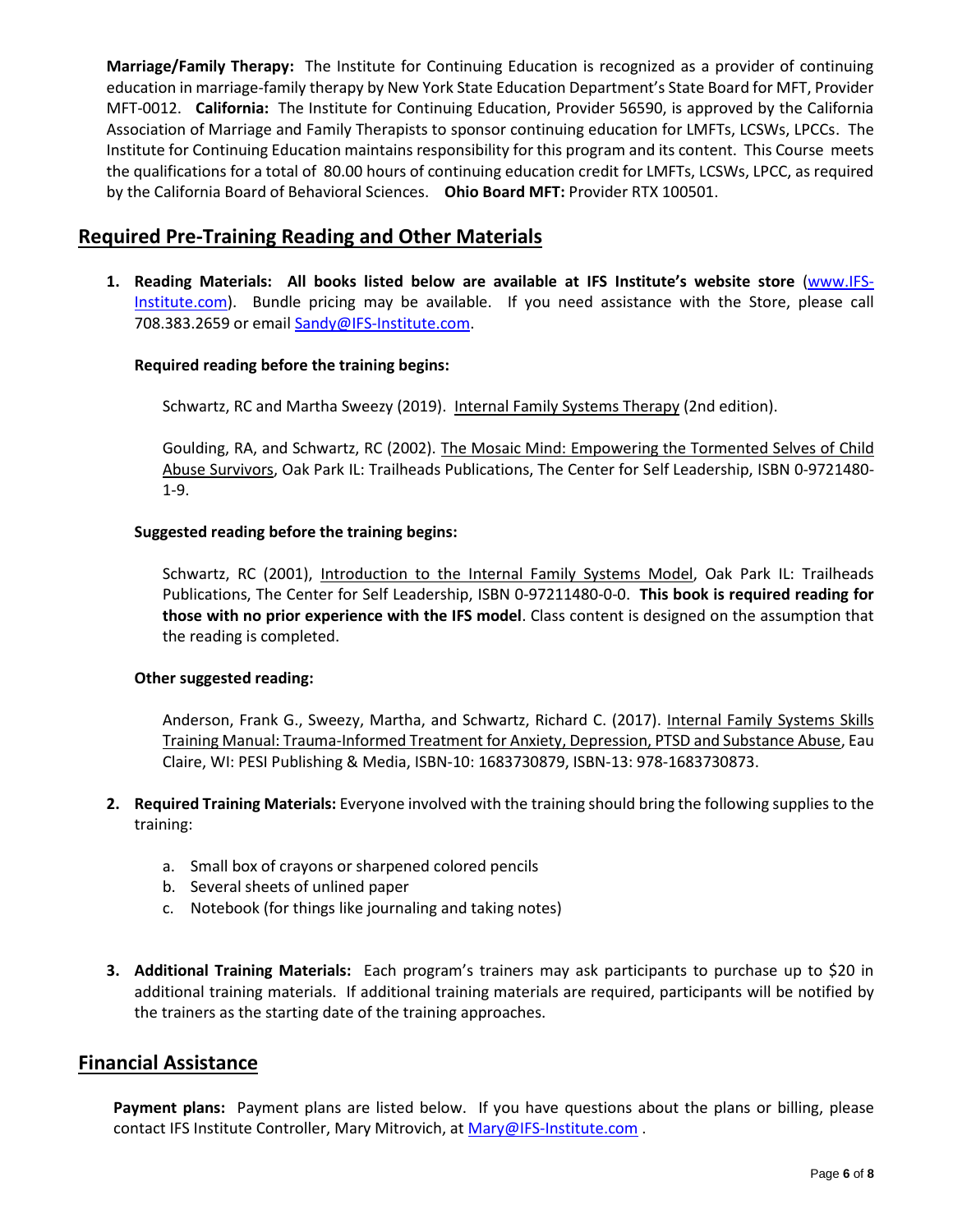**Costs for the training may be tax-deductible:** Please consult with your tax advisor.

**Employers can be a good source of funding for continuing education.** Please check with your supervisor and/or human resources department.

**IFS Institute tuition scholarships:** Scholarship information, including deadlines and the application form, is available a[t www.ifs-institute.com](http://www.ifs-institute.com/) (Training tab).

**Repeater tuition:** Information regarding tuition if you are repeating a training is available at [www.ifs](http://www.ifs-institute.com/)[institute.com](http://www.ifs-institute.com/) -FAQ page.

## **Tuition and Fees**

**All amounts are in U.S. Dollars (USD).**

**Application Fee:** A \$15 non-refundable, non-transferrable application fee is charged when you apply for the training.

**Program Deposit**: The \$500 deposit is charged in full when you are accepted into the training, and this is required to hold your place in the training.

**Program Tuition:** \$3600 (\$500 of which is the program deposit)

**Payment Plans:** Plans for this training are listed below, and you can select your plan when you apply for the training. If you have questions about the plans, billing, or credit card matters, please contact IFS Institute Controller, Mary Mitrovich[, Mary@IFS-Institute.com.](mailto:Mary@IFS-Institute.com)

Payment Plan 1: \$3100 (\$3600 Tuition - \$500 Deposit) charged on August 1, 2022. There is a \$20 fee for each late payment.

Payment Plan 2: Two (2) payments of \$1560 each on July 1 & August 1, 2022 (\$3600 Tuition – \$500 Deposit + \$20 Carrying Fee). There is a \$20 fee for each late payment.

#### **Withdrawal:**

**Participants who wish to withdraw** from the training program must do so in writing (please email [Training@IFS-Institute.com\)](mailto:Training@IFS-Institute.com). Deposit: The \$500 deposit is refundable if written notice of withdrawal is received by the IFS Institute office 45 or more days before the  $1<sup>st</sup>$  day of the program. One-half (1/2) of the deposit is refundable if written notice of withdrawal is received by the IFS Institute office 44-21 days before the  $1<sup>st</sup>$  day of the program. The full deposit is forfeited if written notice of withdrawal is received by the IFS Institute office 20 or fewer days before the  $1<sup>st</sup>$  day of the program, or if withdrawal occurs after the program begins. Tuition Balance: The tuition balance (total tuition less deposit) is refundable if written notice of withdrawal is received by the IFS Institute office 21 or more days before the  $1<sup>st</sup>$  day of the program. The tuition balance is forfeited if written notice of withdrawal is received by the IFS Institute office 20 or fewer days before the  $1<sup>st</sup>$ day of the program, or if withdrawal occurs after the program begins. The application fee and payment plan carrying fee are non-refundable. IFS Institute reserves the right to postpone, cancel or otherwise change any training program schedule prior to its beginning. At no time is IFS Institute responsible for training students' travel, lodging, or incidental expenses.

**Admission/withdrawal:** Internal Family Systems Institute, Inc. reserves the right to deny acceptance to any training program applicant and to withdraw a training participant from all or part of a training program at any time if IFS Institute determines a participant's behavior could damage the quality of a training program. IFS